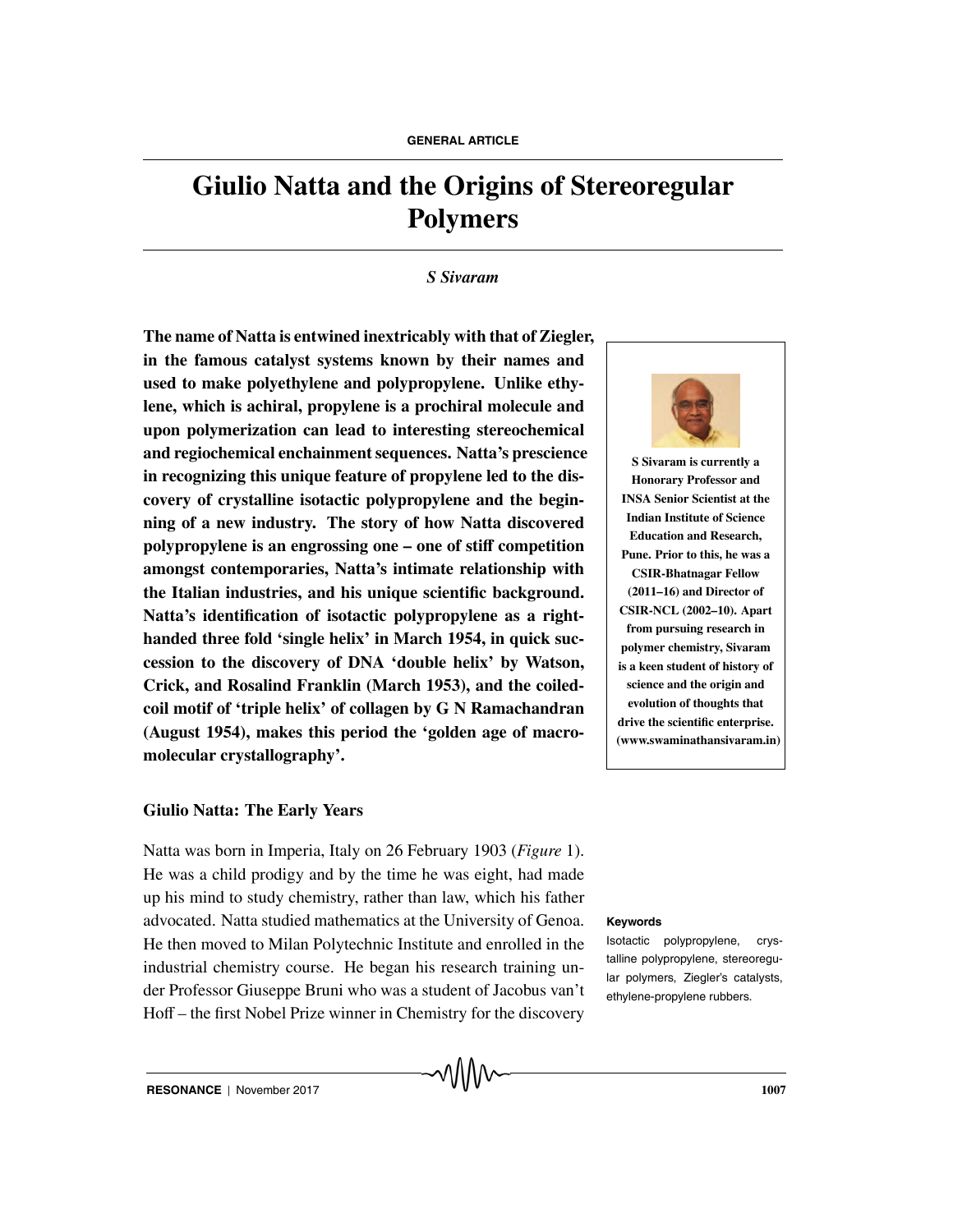

**Figure 1.** G Natta and the helical polypropylene.

> of the tetrahedral geometry of molecular carbon which laid the foundation of stereochemistry. It was perhaps this lineage that eventually led Natta to the discovery of stereoregularity in polymers! Professor Bruni saw deep connections between scientific problems and industrial applications and often stated that, "the only difference between theoretical (fundamental) and industrial (applied) problems is that the latter is more difficult to resolve because you have to take into account lot of factors that you can neglect in the former." Natta imbibed this philosophy and often said that, "the essence of knowledge, once you have got it, is to apply it," a quote attributed to Confucius.

Natta began his research career studying organic sulfur compounds. During the wartime, in military service, he studied mustard gas and its effects. Later, he worked on catalysts for methanol synthesis and made important observations on the physical and surface properties of these catalysts. He established a new process for the separation of butadiene which contributed to the production of synthetic rubber in Italy. He extensively worked in the area of industrial applications of carbon monoxide. Clearly, Natta's early work was very much 'applied', aimed at fulfilling the needs of his country engaged in war.

In 1935, during a visit to Vienna with his newly married wife, Rosita Beati, he visited the laboratories of Professor Herman Mark, who was a pioneer in the application of X-ray and elec-

The only difference between theoretical (fundamental) and industrial (applied) problems is that the latter is more difficult to resolve because you have to take into account lot of factors that you can neglect in the former.

– G Bruni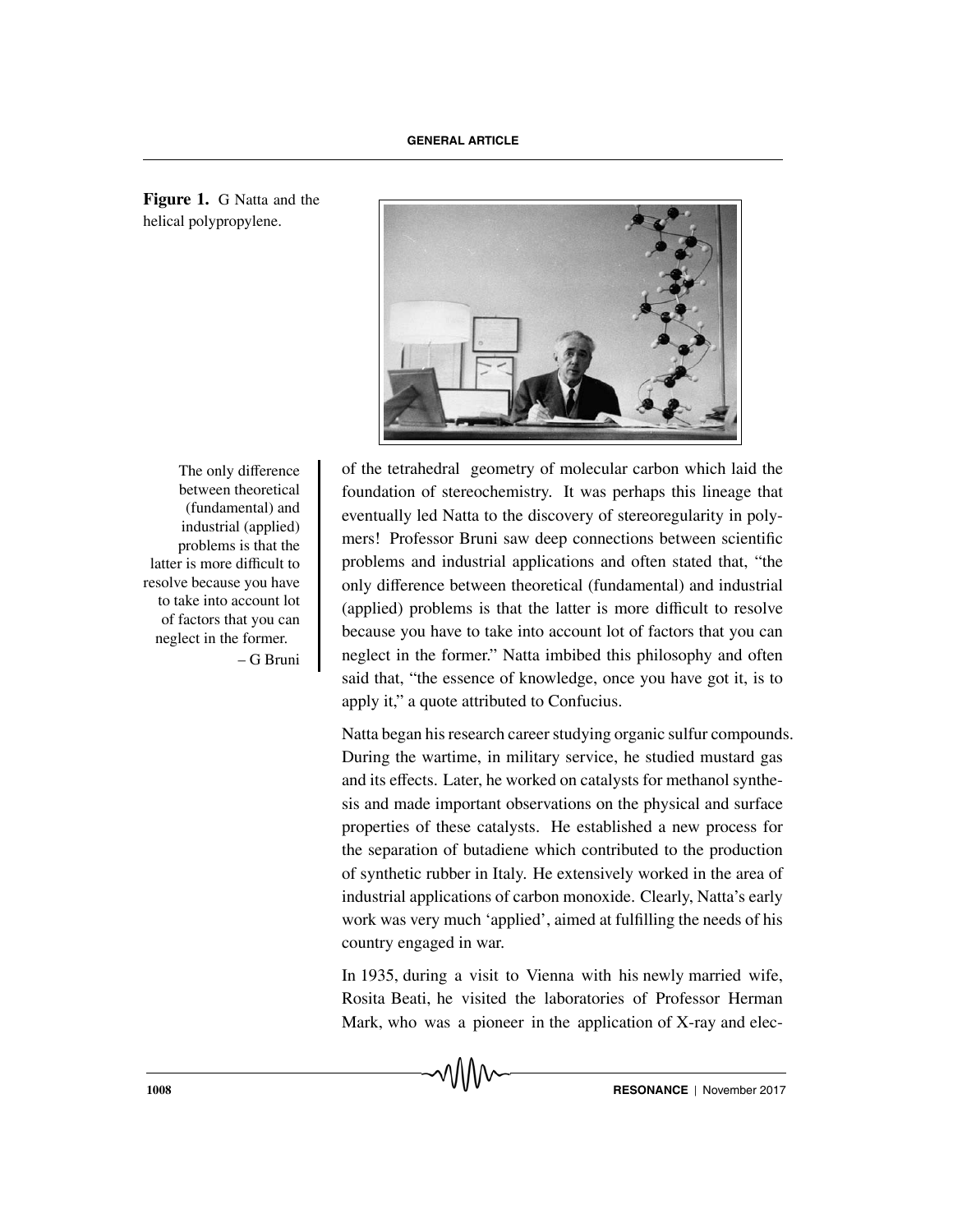tron diffraction to study large synthetic molecules such as cellulose. Incidentally, Linus Pauling built the first electron diffrac-<br>Natta established a new tion facility to probe molecular structures at Caltech with the assistance of Professor Mark and went on to create history. Thus began Natta's interest in chemical structures. Later, he had an encounter with Professor Hermann Staudinger at Freiburg, Germany. Staudinger had proposed the concept of macromolecules in 1920, an idea that organic chemists of the day refused to accept. Natta brought back some samples of macromolecular substances synthesized by Staudinger and began examining their structures using the then newly emerging tools of X-ray and electron diffraction.

Natta quickly rose through the academic ranks and became a Professor and Chair of industrial chemistry at Milan Polytechnic Institute in 1939. The following two decades were the golden years of Natta's research which eventually led to the seminal discovery of stereochemistry of polymers. When fascist Italy under Mussolini was reeling under the sanctions imposed by the League of Nations in 1938 to protest Italy's invasion of Ethiopia, Natta turned his attention to the area of synthetic rubber, a strategic wartime need. During this period, he developed the catalysts and chemistry for the preparation of high *cis*-polybutadiene.

Natta was able to quickly see the connection between science and its applications from the very early part of his training. He believed that industrial research is a necessity for economic development. Natta trained a large number of students and placed them in industries. He was an active industrial consultant and received generous support from the industries to run his laboratories and equip them with many sophisticated facilities.

Ziegler and Natta, whose hyphenated names are inextricably linked to one of the most successful catalysts for the manufacture of polyolefins, were in fact, like cheese and chalk, in terms of their personalities and research philosophies. While Ziegler was a purist when it came to research pursuits and abhorred problems that had practical applications, Natta was challenged by and enjoyed looking at problems which had industrial applications. His intimate

process for the separation of butadiene which contributed to the production of synthetic rubber in Italy.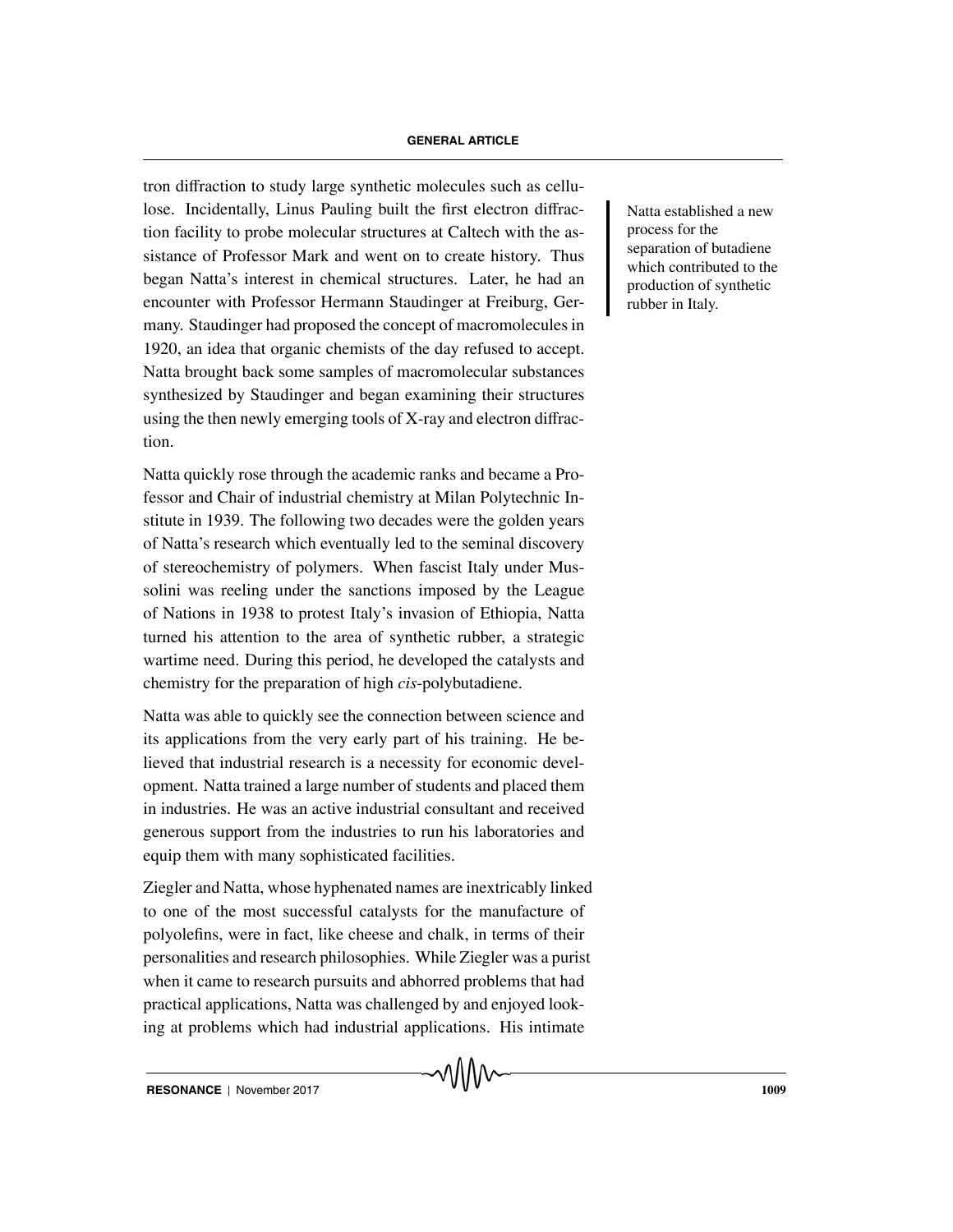industrial connections influenced the projects he chose to pursue. In fact, it was this quality that led Natta to see the commercial possibilities of Ziegler's work with organoaluminum compounds when he first heard Ziegler's lecture at Frankfurt in 1952. He was quickly convinced and brought in the vast resources of an Italian industry to examine the opportunities, and eventually beat Ziegler in the race to make polypropylene using Ziegler's own catalyst! Along the way, he assured himself a place in the history of chemistry which otherwise would have belonged to Ziegler alone!

Natta passed away on 02 May 1979, at the residence of his daughter at Bergamo, Italy, after fighting a long battle with Parkinson's. His bout with the disease began in 1956, and he needed his children's assistance in 1963, to deliver the Nobel address. In spite of his physical debilitation, he continued to be active in research till his death. A model of a helical polypropylene molecule decorates his burial place, reminding us of the rich scientific legacy that he left behind for the succeeding generations.

# **Natta's Tryst with Ziegler and its Consequences**

Natta and a few of his co-workers attended a lecture by Ziegler in 1952, at a meeting of the German Chemical Society at Frankfurt. To a majority of the audience, there was nothing very spectacular about the lecture. However, Natta recognized the significance of Ziegler's findings, maybe even beyond Ziegler's comprehension at that time. Ziegler described his work on Aufbau reaction and the growth of a polymer chain by repetitive addition of an olefin across a carbon-aluminum bond. Natta returned to Italy and convinced a company called Montecatini located near Milan to invite Ziegler to Italy. This visit resulted in an agreement between Montecatini and Ziegler in January 1953. The agreement granted exclusive license to Montecatini in Italy for certain rights concerning *the conversion of olefins with the use of organometallic compounds, any ancillary processes as well as other future processes which would be developed in the field of olefin conversion with the use of organometallic compounds as catalysts*. At

Natta recognized the significance of Ziegler's findings, maybe even beyond Ziegler's comprehension at that time.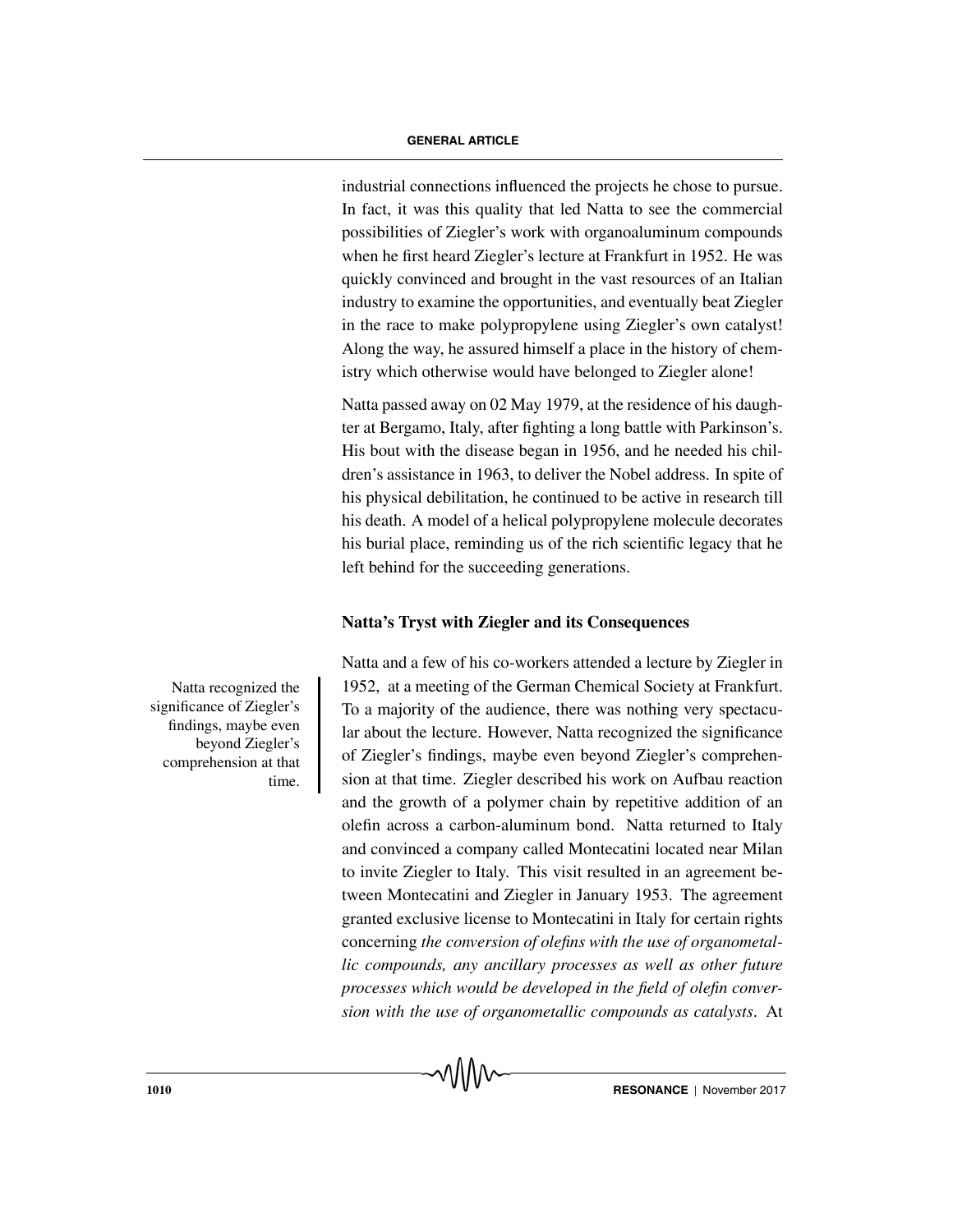the time this agreement was negotiated, polymerization of ethylene to polyethylene was yet to be discovered. Montecatini made a down payment of 600,000 Deutch Mark, certainly a princely sum to an academic professor. Was Ziegler swayed by the money offered to him and therefore, agree to such a broad-scoped and open-ended agreement? This decision was to haunt Ziegler for many years as many more discoveries began emanating from his laboratory and legal questions arose regarding all such subsequent developments falling within the scope of the 1953 agreement.

As a part of the agreement, Montecatini in February 1953, placed two scientists and an engineer in Ziegler's laboratory to gain firsthand experience of preparing organoaluminum compounds – an expertise which only Ziegler's students had the mastery of. The three scientists from Montecatini, being located at Ziegler's laboratory, were inadvertently and informally being exposed to the excitement in the laboratory on experiments being conducted to polymerize ethylene to polyethylene. The historic experiment, which resulted in solid polyethylene, was conducted and recorded by H Briel on 26 October 1953. On 16 November 1953, Briel extended the reaction to propylene and recorded that, "no solid, but only liquid products, dimerisate." It was on account of this observation that when Ziegler drafted the patent, his claim was only to a method for preparing high molecular weight polyethylene useful as a plastic.

During their stay at Mülheim, the three scientists from Montecatini maintained written communication with their supervisors and also Professor Natta. The discovery of a catalyst for polyethylene at Mülheim had been communicated to Montecatini as early as November 1953, even while the patent to this discovery was under drafting! Montecatini, formally requested Ziegler that the production of high molecular weight polyethylene be covered under the scope of the January 1953 agreement. For the first time, Ziegler realized that he had possibly given away more than he had bargained for!

Ziegler's work became an intense topic of discussion and analysis in Natta's laboratory in January 1954. In March 1954, Ziegler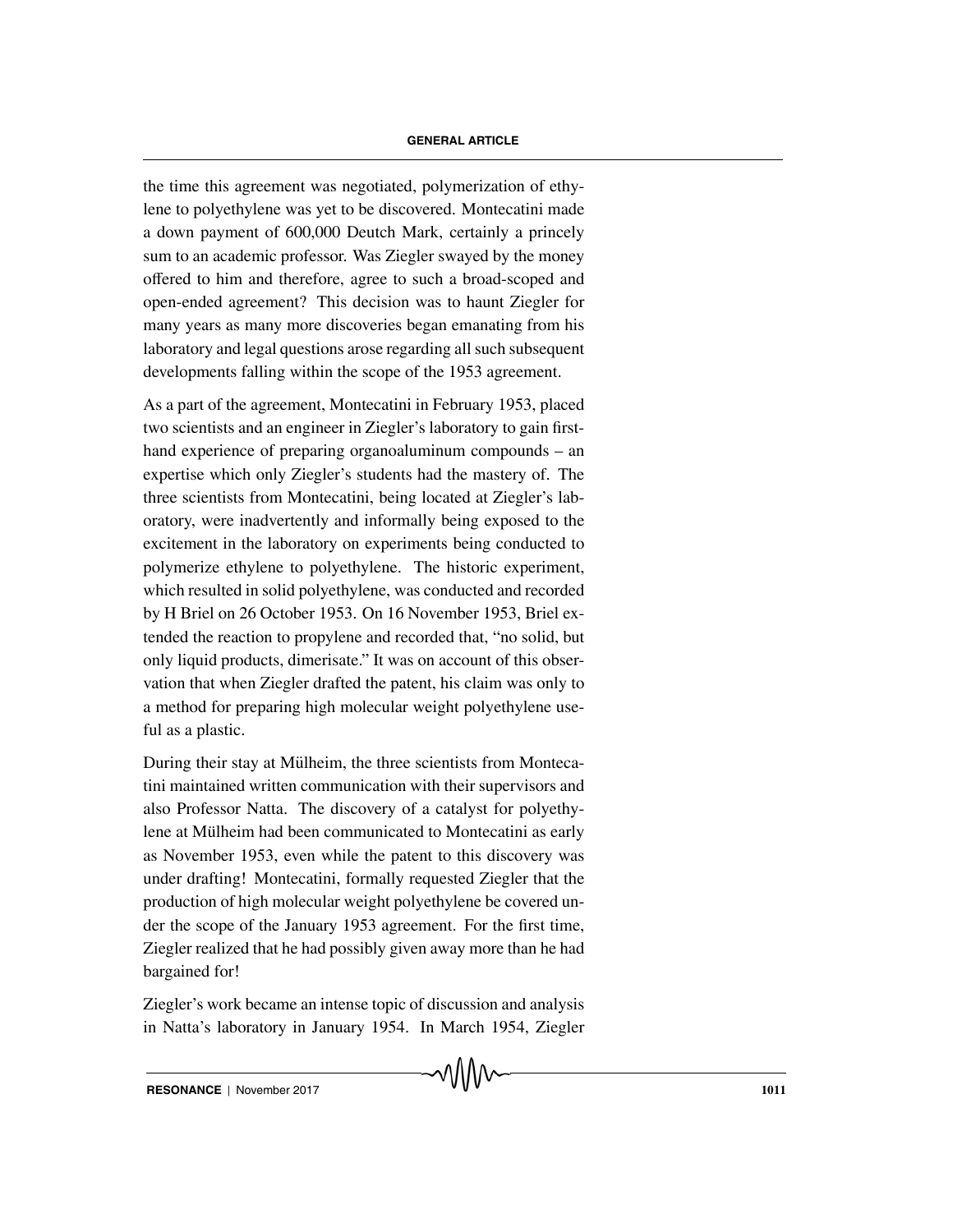met Natta at Milan Polytechnic, and they mutually agreed that while Ziegler's group would continue to work on the chemistry and catalyst systems for the polymerization of olefins, Natta was free to examine the kinetics of polyethylene formation and Xray analysis of the structure of polyethylene. Clearly, this was an attempt by Ziegler to restrain Natta from exploring catalyst systems for the polymerization of propylene!

Natta, however, had other plans! Natta had an intimate knowledge of the catalysts used by Ziegler, through both formal and informal channels of communication. He instructed one of his students, Paolo Chini (who was one of those seconded to the laboratories of Ziegler at Mülheim) to polymerize propylene using Ziegler's catalysts. Chini recorded on 11 March 1954 that, "using triethylaluminum and titanium tetrachloride (Al/Ti: 4) in pentane, a propylene pressure of 12 atm at  $75^{\circ}$ C for 1.25 hours resulted in 3.5 g of a solid polymer". Another of Natta's students, Paolo Corradini pressed the polymer into a film, stretched it to 500% of its original length, and recorded its X-ray diffraction. Natta noted down in his diary on the same day "made polypropylene!" On 12 March 1954, Corradini examined the polymer with the aid of X-ray crystallography. The polymer showed the features of a crystalline material (*Figure* 2). Natta immediately recognized that polypropylene consisted of several diastereoisomers with very different physical properties. Between March and May 1954, several experiments were conducted and a method of fractionating the polymers into two fractions was established. Fractionation from diethyl ether and heptane resulted in an 'amorphous' soluble fraction and an insoluble 'crystalline' fraction (with a  $T_m \sim 160$  °C). All these results were freely shared with Montecatini, which applied for an Italian Patent on 08 June 1954 (Number 535712; Dated 17 Fractionation from November 1955; Inventor: G Natta; US Patent 3,112, 200; 08 June 1954, Inventors: G Natta, P Pino, and G Mazzanti), just seven months after Ziegler submitted his patent application on polyethylene. The first public announcement of the discovery occurred at the National Lyncean Academy in 1955.

diethyl ether and heptane resulted in an 'amorphous' soluble fraction and an insoluble 'crystalline' fraction (with a  $T_m \sim 160$  °C).

Ironically, in July and August 1954, Heinz Martin in Ziegler's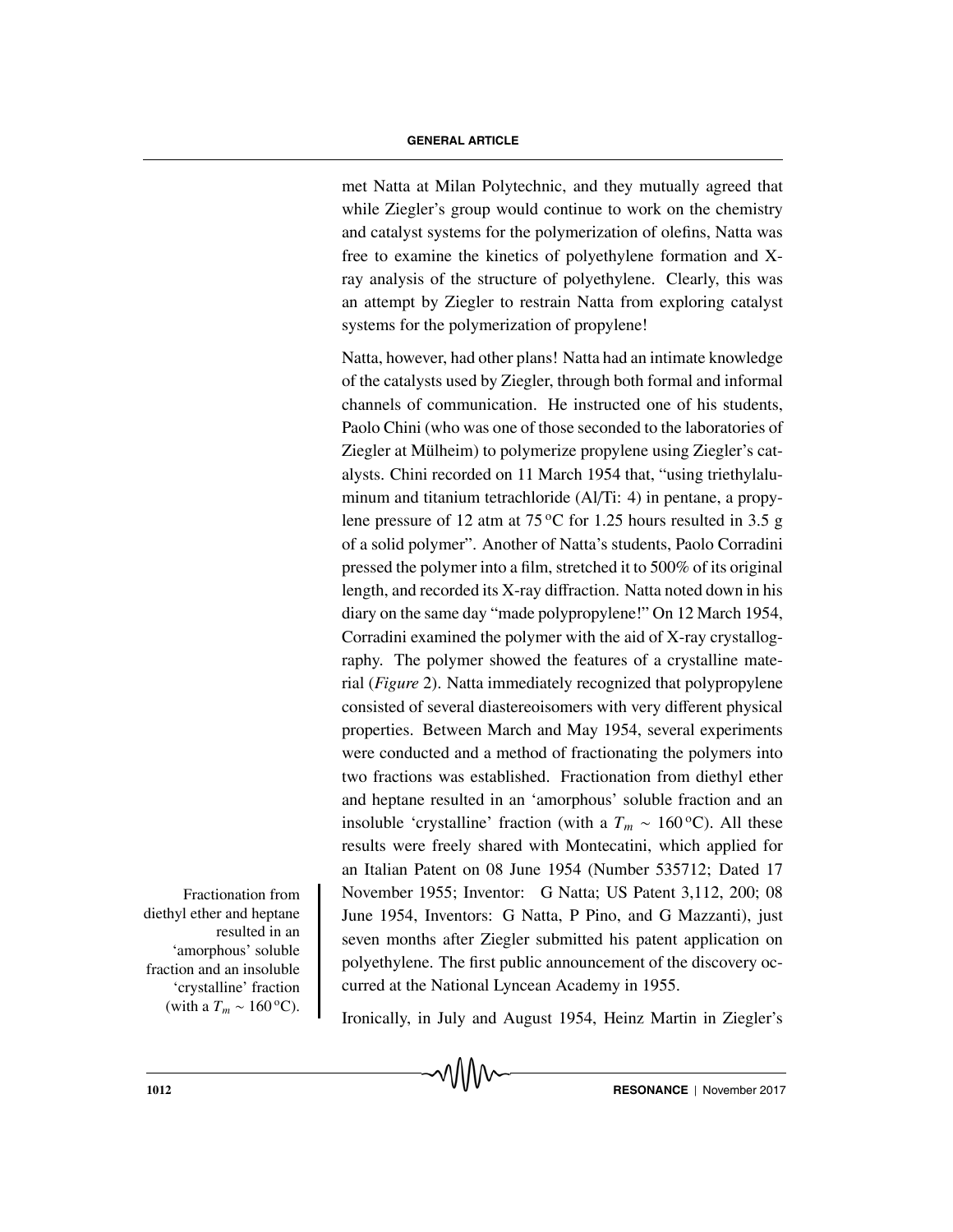

**Figure 2.** X-ray of polypropylene **(a)** Atactic **(b)** Unoriented isotactic, and **(c)** Drawn and oriented isotactic (Source: C C Price, *Geometry of Molecules*, Mc-Graw Hill, 1971).

laboratory, redirected his attention to the polymerization of propylene using diethylaluminum chloride and titanium tetrachloride Why did Ziegler not and was successful in making solid polypropylene. A patent was issued to Ziegler and his co-workers – German patent number 1, 257, 430 with a priority date of 03 August 1954. However, Natta had beaten Ziegler to the finish line by less than two months.

Was this a deliberate breach of agreement by Natta? Why did Natta not share his results with Ziegler as was demanded by the 1953 agreement between Ziegler and Montecatini? Why did Ziegler not pursue his initial experiment with propylene, albeit an unsuccessful one, to its logical conclusion? Why did he miss adding propylene (or  $\alpha$ -olefins) to the exemplary claim of his October 1953 patent? Was he too preoccupied with his work on polyethylene and the licensing activities that began soon after? Did Ziegler really believe that propylene could not be polymerized to high molecular weight polypropylene and therefore, did not pursue this line of thought? Even if he had made crystalline polypropylene, would Ziegler have been able to deduce its structure since he was not familiar with the tools of structural chemistry? These questions shall forever remain unanswered.

pursue his initial experiment with propylene, albeit an unsuccessful one, to its logical conclusion?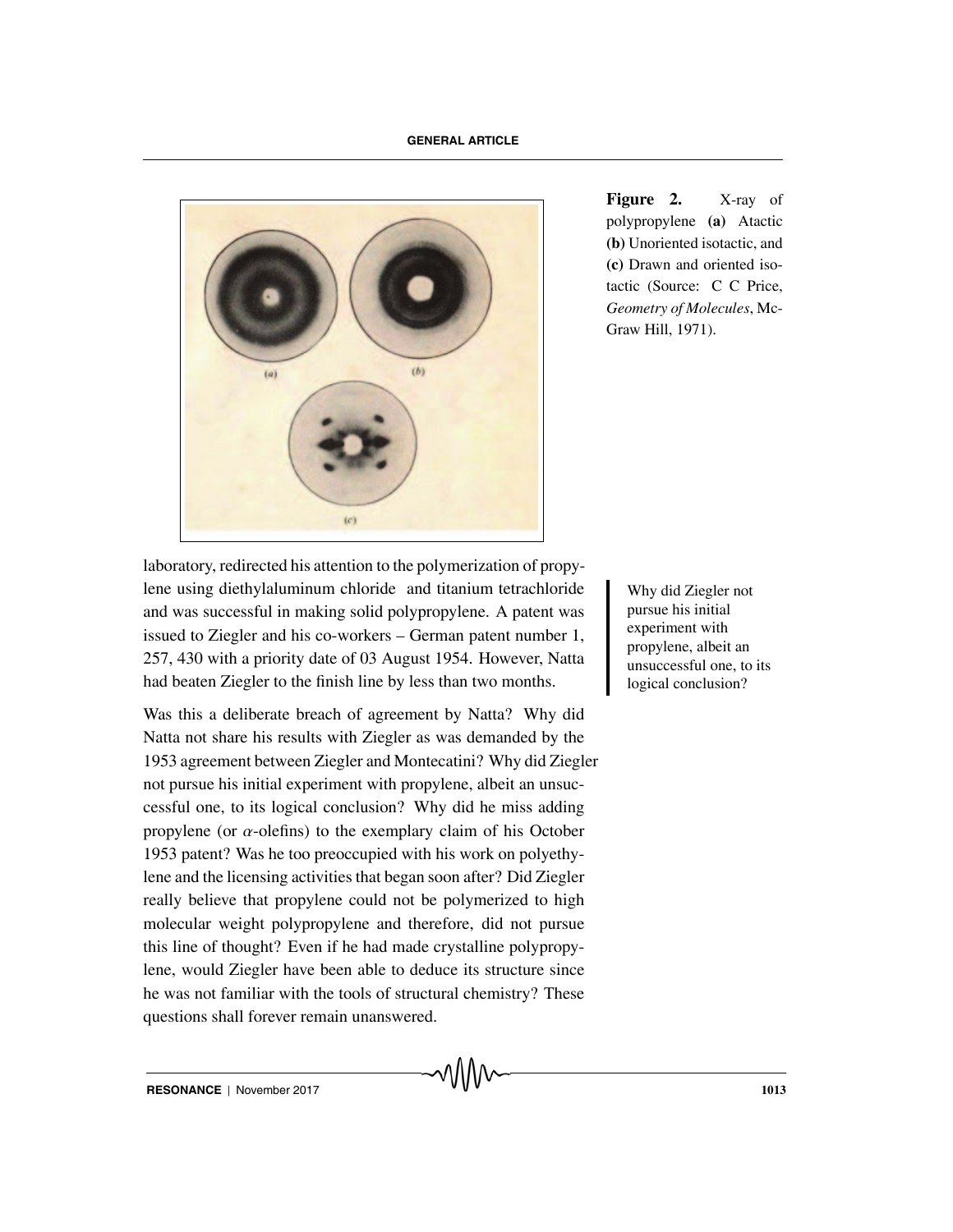**Figure 3.** Catalytic polymerization of propylene.



the production of isotactic polypropylene at Ferrara, Italy in 1957, using a catalyst consisting of an  $\alpha$  form of TiCl3 (violet in color) and diethylaluminum chloride in heptane as the diluent.

Montecatini commenced the production of isotactic polypropy-Montecatini commenced lene at Ferrara, Italy in 1957, using a catalyst consisting of an  $\alpha$  form of TiCl<sub>3</sub> (violet in color) and diethylaluminum chloride in heptane as the diluent (*Figure* 3). Today, the global capacity for polypropylene is more than 60 million tons per annum at an estimated market value of over 75 billion USD. The commercial importance of isotactic polypropylene elastomers based on ethylene, propylene, and 1,4-*cis*-polybutadiene is evident from the fact that polypropylene is ranked third in terms of commercial value, while 1,4-*cis*-polybutadiene and copolymers based on ethylene and propylene occupy second and third positions respectively in the ranking of synthetic rubbers.

# **Crystalline Polypropylene: The Origins of Polymer Stereochemistry**

Notwithstanding the controversies above, it was Natta who recognized the crystalline property of polypropylene as soon as the first few samples were synthesized in the laboratory. Natta was trained in X-ray crystallography, and this enabled him to quickly determine the structure of polypropylene. Natta's creative skills are evident in the way he used both concepts and experiments to deduce the structure of polypropylene. Thus was born one of the most fascinating fields of polymer science – the stereochemistry of polymers.

Natta submitted a short communication to the *Journal of American Chemical Society* on 10 December 1954, which was initially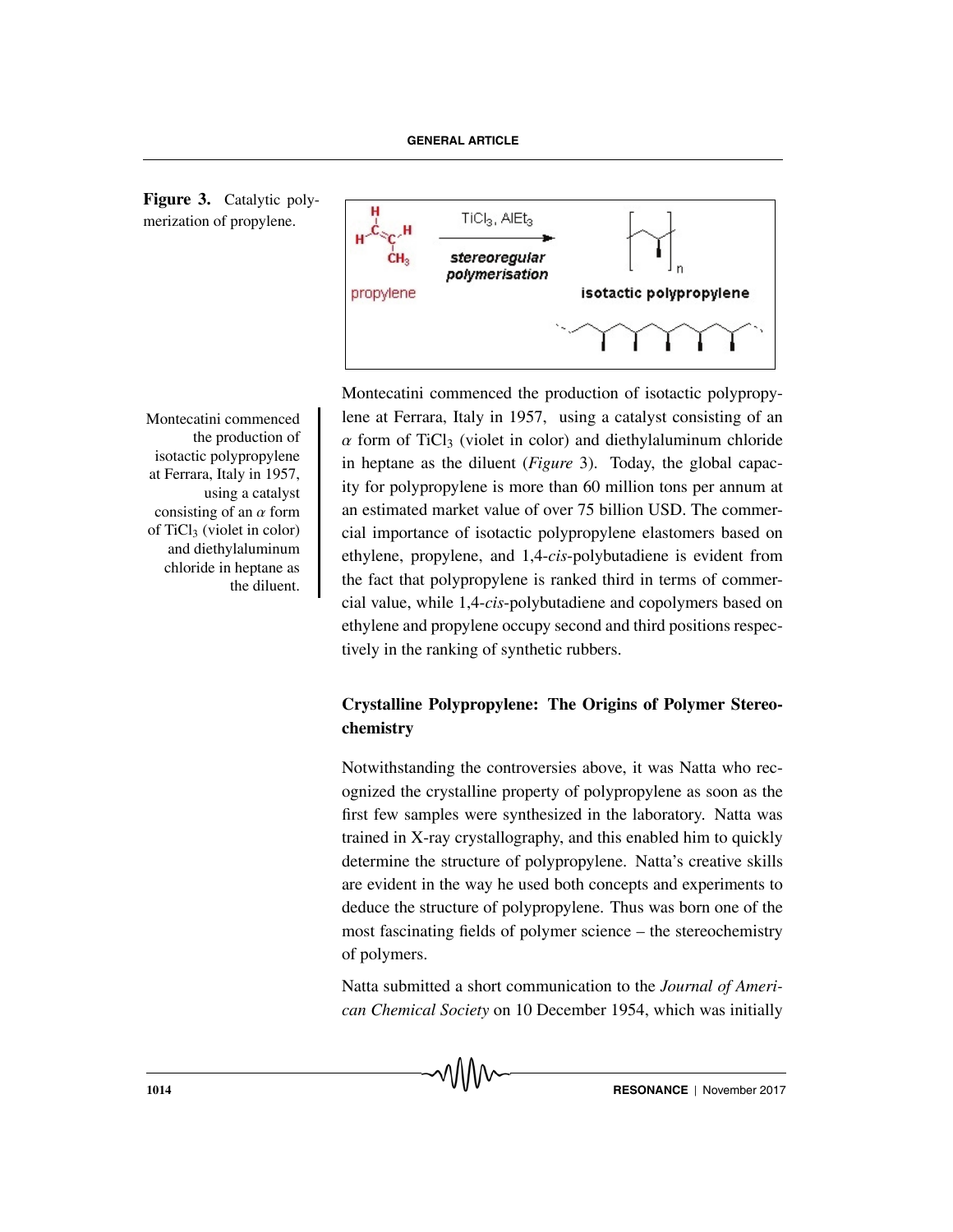rejected by a referee because Natta did not disclose the nature of the catalyst used. Fortunately, the editor of the journal at that Natta's creative skills are time was Paul J Flory<sup>1</sup>, who immediately grasped the significance of Natta's results. Flory overruled the referee and wrote to Natta, and I quote, "The results described in your manuscript are of extraordinary interest. Perhaps one should call them revolutionary in significance. The possibilities opened up by such asymmetric polymerization are of utmost importance, I am sure", (Letter from P J Flory addressed to G Natta, June 7, 1955).

The communication titled 'Crystalline High Polymers of  $\alpha$  – Olefins,' appeared in the 25 March 1955 issue of the journal (*Figure* 4). Natta pointed out in this paper that, "the large number and the <sup>1</sup> See *Resonance*, Vol.22, No.4, cleanness of the X-ray reflections obtained from drawn fibers of the new polyhydrocarbons demonstrate the unusual regularity of their chain structure. By comparing X-ray and density data are seen that each stretch of the principal chain, included in the elementary cell, corresponds to three monomeric units (-CH<sub>2</sub>-CHR-) and therefore contains an odd number of asymmetric carbon atoms. We attribute to the new crystalline polymers a structure in which at least for long portions of the principal chain, all the asymmetric carbon atoms have the same configuration. In this case, if the principal chain of a crystalline polymer of a  $\alpha$ -olefin  $(-CH<sub>2</sub>-CHR<sub>-</sub>)$ , is represented arbitrarily as a planar fully extended chain, all the R groups must be placed on the same side of the plane of the principal chain. Such planar structure is impossible because of the steric impediments among the R groups and in order to reach the crystalline state a spiralization of the principal chains must take place". Natta also introduced the terminology to define such structures. He proposed that such chains be Stereoisomerism in designated as 'isotactic chains', from the Greek words 'and' and 'to set up' – the polymer chains having an exceptionally regular structure, containing series of asymmetric carbon atoms with the same steric configuration ('isotactic' asymmetric carbon atoms) (*Figure* 5).

Stereoisomerism in polymers arises from different spatial arrangements or configurations of the atoms or substituents which can evident in the way he used both concepts and experiments to deduce the structure of polypropylene.

2017.

polymers arises from different spatial arrangements or configurations of the atoms or substituents which can be interconverted, only by the breakage and reformation of the chemical bond.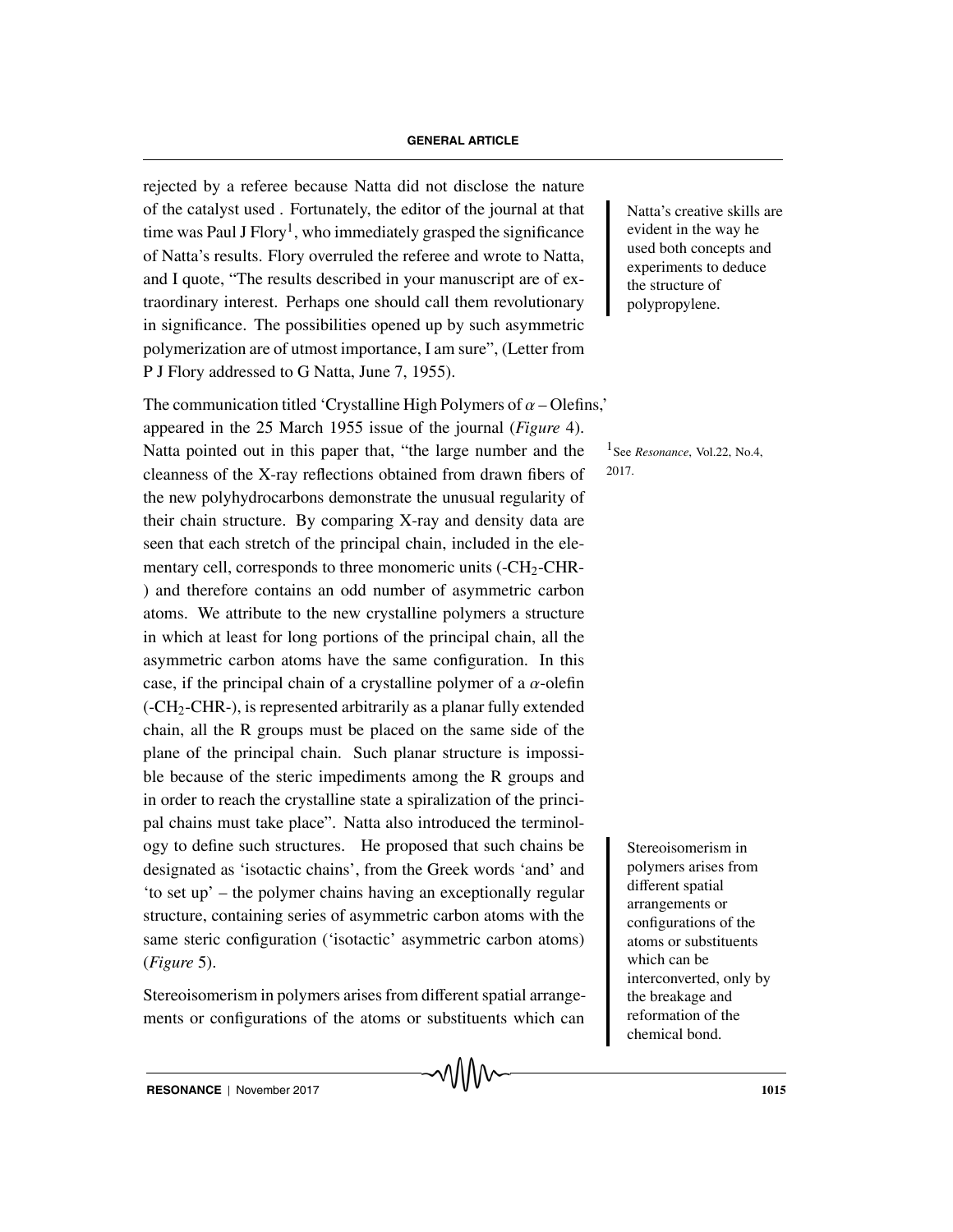

the smooth curve would give  $\sim$  5.37 for the expected value of  $\text{CmO}_3$ . Our value of 5.372 would<br>indicate that the ratio of O/Cm must be close to 2, showing the existence of an "average valence" of Cm approaching 4.

| UNIVERSITY OF CALIFORNIA<br>LOS ALAMOS SCIENTIFIC LAB. | L. B. ASPREY<br>F. H. ELLINGER |
|--------------------------------------------------------|--------------------------------|
| P. O. Box 1663                                         | S. Furunt                      |
| LOS ALAMOS, NEW MEXICO                                 | W. H. ZACHARIASEN <sup>2</sup> |
| RECEIVED JANUARY 31, 1955                              |                                |

(6) Argonne National Laboratory, Lemont, Illinois

(7) Consultant to Los Alamos Scientific La<br>dress: University of Chicago, Chicago, Illinois. oratory; present ad-

# CRYSTALLINE HIGH POLYMERS OF «-OLEFINS

No crystalline polymers of olefinic hydrocarbons containing asymmetric carbon atoms in the principal chain of the macromolecules have been reported. Such a lack of crystallinity has been explained<sup>1</sup> by considering such polymers as copoly-<br>mers of two types of random distributed monomeric units, differing only in the configuration of their

dissymmetric group.<br>
Using various heterogeneous solid catalysts<br>
which will be described elsewhere,<sup>2</sup> we have synthesized linear crystalline polymers of a-olefins and we are now reporting some properties of

(1) P. J. Flory, "Principles of Polymer Chemistry," Cornell University Press, Ithaca, New York, 1953, p. 56. (2) Details on the polymerization processes will be published in the Journal of Polymer Science and Atti dell'Accodemia Nationale dei

**COMMUNICATIONS TO THE EDITOR** 



crystalline polypropylene, poly-a-butylene, and<br>polystyrene. Depending on the structure of the<br>catalyst, different amounts (ranging from 0 to  $100<sup>6</sup>$ c) of the polymerization products are crystallizable and can be separated easily from the much more soluble non-crystalline polymers by solvent extraction. In the case of polypropylene and poly-<br>styrene the X-ray diagrams of drawn fibers show reflections from about fifty different planes. Both equatorial and higher order X-ray reflections of polystyrene may be indexed on the basis of a hexagonal cell with  $a = 21.9$  Å., and  $c = 6.65$  Å. (space-group R 3c or R 3c). One of the two different crystal forms we observed for the poly-abutylene seems to have a similar cell with  $a = 17.3$  Å, and  $c = 6.7$  Å. We have not yet collected sufficient data to establish the correct unit cell of polypropylene: the identity period along the fiber axis  $c$  is, in this case, 6.50 Å.; the equatorial X-ray reflections may be indexed on the basis of an oblique cell with  $a = 6.56$  Å,  $b = 5.46$  Å, and  $\gamma$ 1065 30

In Table I the physical properties of the crystalline polypropylene and poly-a-butylene have been<br>compared with those of the corresponding solid non-crystallizable substantially linear polymers obtained as by-products by the same polymerization processes.

The new crystalline polyhydrocarbons higher melting point, higher density and lower solubility in organic solvents, than the corresponding "amorphous" polyhydrocarbons having intrinsic viscosity of the same order of magnitude

The infrared spectra<sup>1</sup> of crystalline polypropy lene, of melted samples of the same polymer and<br>of the "amorphous" polypropylene show between of the "amorphous" polypropylene show between<br>2 and 7.5  $\mu$  the high adsorption regions characteris- $\frac{1}{2}$  and 7.0 y tue may aussi proton regions. The wave lengths of the absorption bands between 7.5 and 15  $\mu$  in normal and polarized light have been reported in the Table II. spectrum of the crystalline and of the non-crystalline polypropylene<sup>4</sup> disappear on melting the crystalline product and reappear after cooling the melted sample.

The large number and the cleanness of the X-ray reflections obtained from drawn fibers of the new polyhydrocarbons demonstrate the unusual regularity of their chain structure. By comparing<br>X-ray and density data are seen that each stretch of principal chain, included in the elementary cell, corresponds to three monomeric units (-CH2-CHRand therefore contains an odd number of asymmetric carbon atoms.

For these reasons we have excluded the presence of sequences of asymmetric carbon atoms having alternatively  $d$  and  $l$  configuration in the principal chain of the polymer, as was proposed for the<br>crystalline poly-alkylvinylethers.<sup>3</sup>

(3) A Beckmann IR 2, a Perkin-Elmer model 112, and a Perkin-(3) A Heckmann IR z, a Perkin-Finner model 11, sand x Perkins (3) A Heckmann IR z, and the crystallizable polypropyles are the exyralities and of this linear nucleon (system) or expectations are very different from infrar

#### **Figure 4.** The historic

communication to the editor that appeared in *J.Am.Chem. Soc*., in 1955, announcing the discovery of isotactic polypropylene.

be interconverted, only by the breakage and reformation of the chemical bond. Polymers derived from  $\alpha$ -olefins may consist of structural units containing a tertiary carbon, so that in a polymer with a defined length, this carbon atom may be considered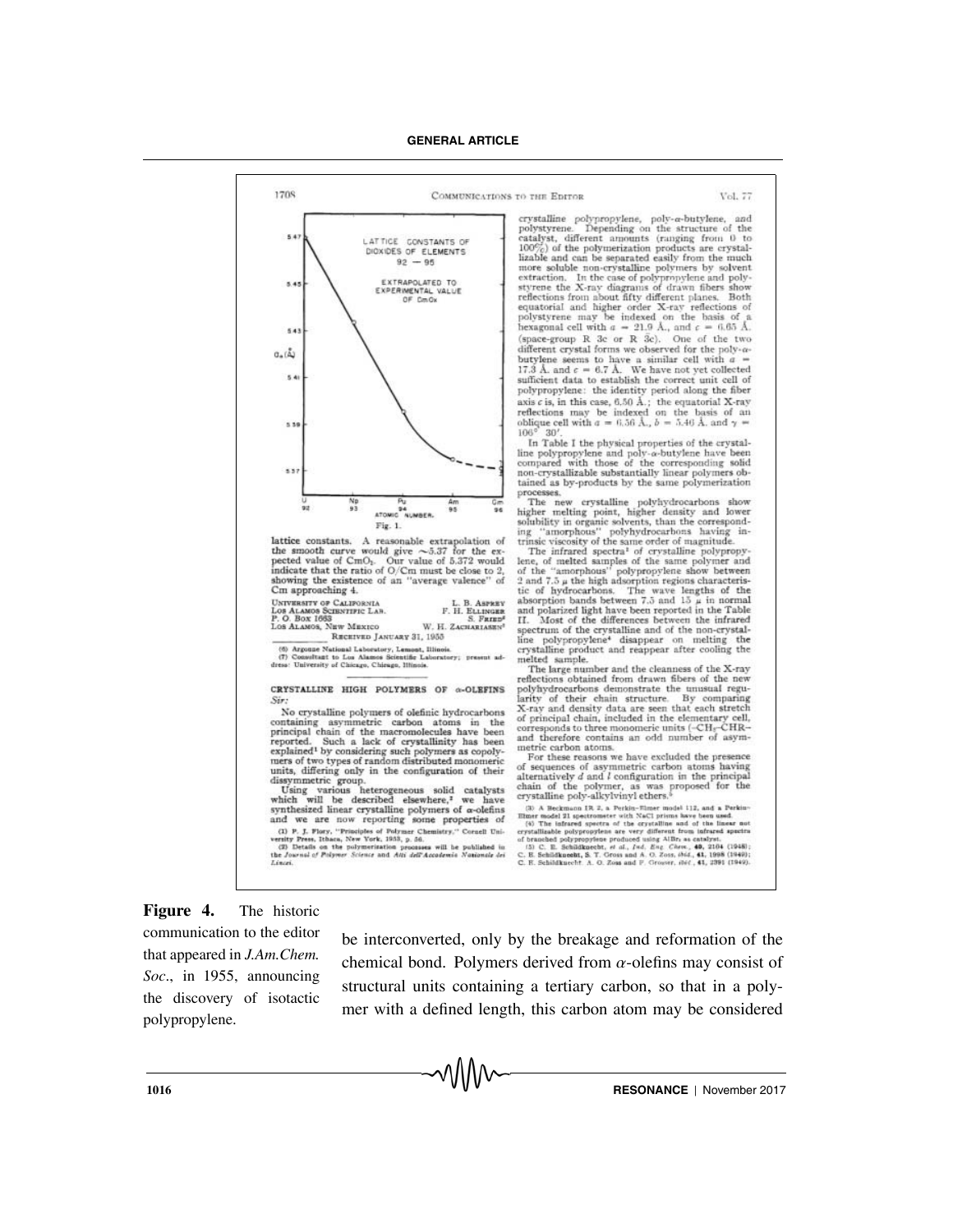

**Figure 5.** Natta's original representation of isotactic, syndiotactic, and atactic polypropylene.

asymmetric. Regularity in the configuration of successive chiral, asymmetric or pseudochiral carbon  $(C^*)$  determines the tacticity<sup>2</sup> of the polymer chain. Isotactic and syndiotactic polymers have  $2$ Tacticity is the relative stereordered arrangements of groups. Hence, the chains can pack closely together and develop high crystallinity. The stereoregular polypropylene defined by Natta as isotactic is a crystalline powder with a density lower than that of water and a melting point of  $170^{\circ}$ C, whereas, non-stereoregular polypropylene (atactic) is amorphous and rubbery in nature (*Figure* 6).

The placement of each methyl group in a given segment could be on the front or the rear side of the plane represented by the carbon atoms of the polymer chain backbone in its *trans* conformation. Each methyl group can have the same configuration, *i.e*., all methyl groups can be on the same side. This arrangement of chiral groups in the same configuration is termed as isotactic (*Figure* 7(a)). The methyl group could have alternating config-

ochemistry of adjacent chiral centers within a macromolecule. A tactic macromolecule is one in which essentially all the configurational units are identical. In a linear asymmetric polymer chain, the pendant groups can be arranged into orderly configurations or they can be completely random. The steric order is called tacticity. Tacticity is particularly significant in polymers of the type  $-H_2C-CH(R)$ -.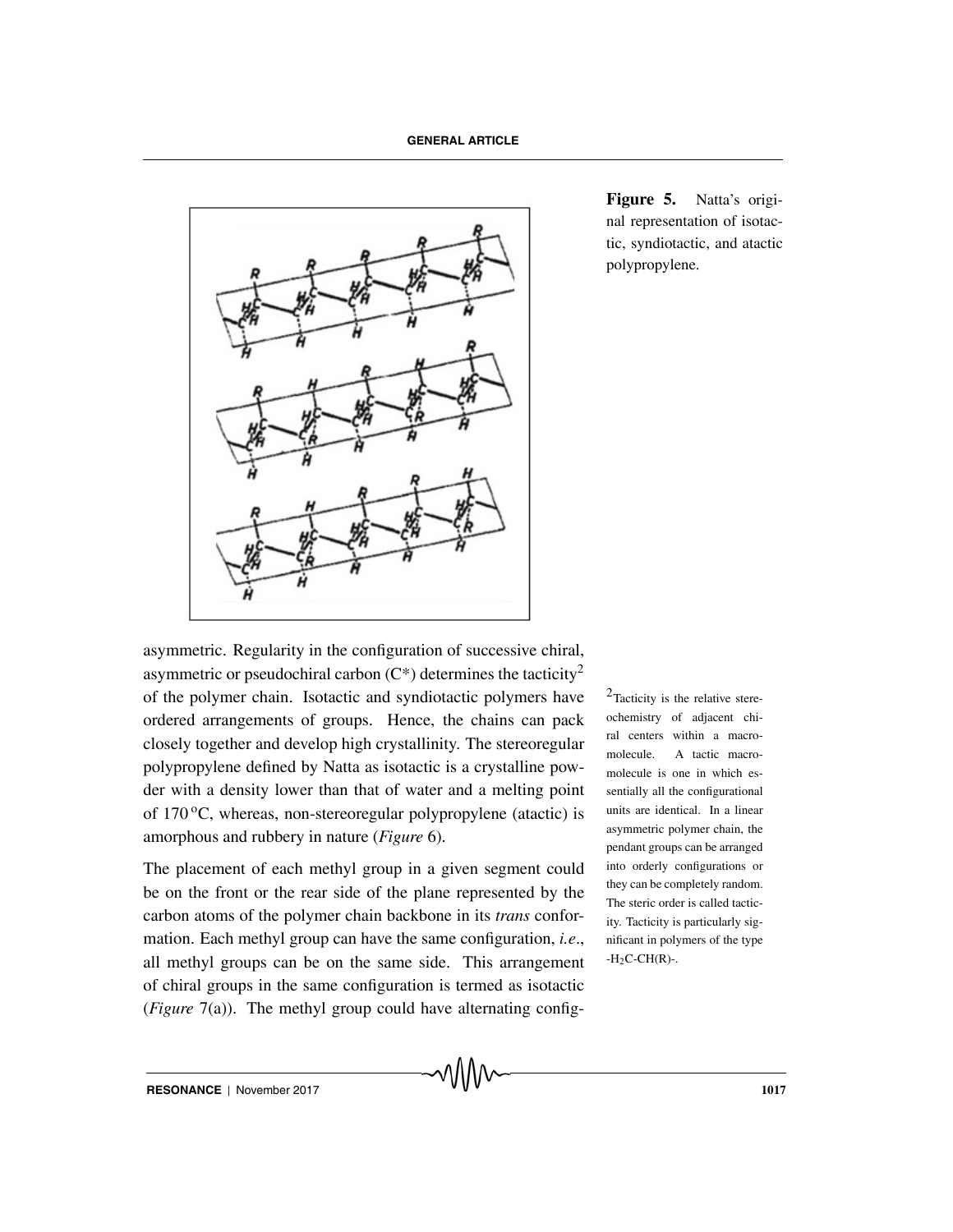**Figure 6.** Stereoregular polypropylenes **(a)** Isotactic **(b)** Syndiotactic, and **(c)** Atactic, and Fisher projections of **(a)** and **(b)**.



urations, *i.e*., one in front and each adjacent one in back. This regular alternating configuration is called 'syndiotactic' (*Figure*  $7(b)$ ). There is also a random arrangement configuration, which is called 'atactic'. Isotactic sequence is one where the probability of each adjacent group having the same configuration is unity, syndiotactic is where this probability is zero, and atactic where the probability is 0.5. One can then envision any degree of tacticity – from 100% isotactic to 100% syndiotactic. Note that the configuration is built into the polymer and is not changed by altering the conformation. X-ray diffraction shows that isotactic polypropylene does not crystallize in an all-*trans* conformation of the backbone but in a regular helical conformation. The reasons for the helical conformation is best understood by examining the possible conformations skew 1, trans, and skew 2 as shown in the Newman projection (*Figure* 8). Skew 1 will be unfavorable, whereas, skew 2 and trans have equal energy. Thus, if all the methyl groups have the same configuration, the chain will tend

Isotactic sequence is one. where the probability of each adjacent group having the same configuration is unity, syndiotactic is where this probability is zero, and atactic where the probability is 0.5.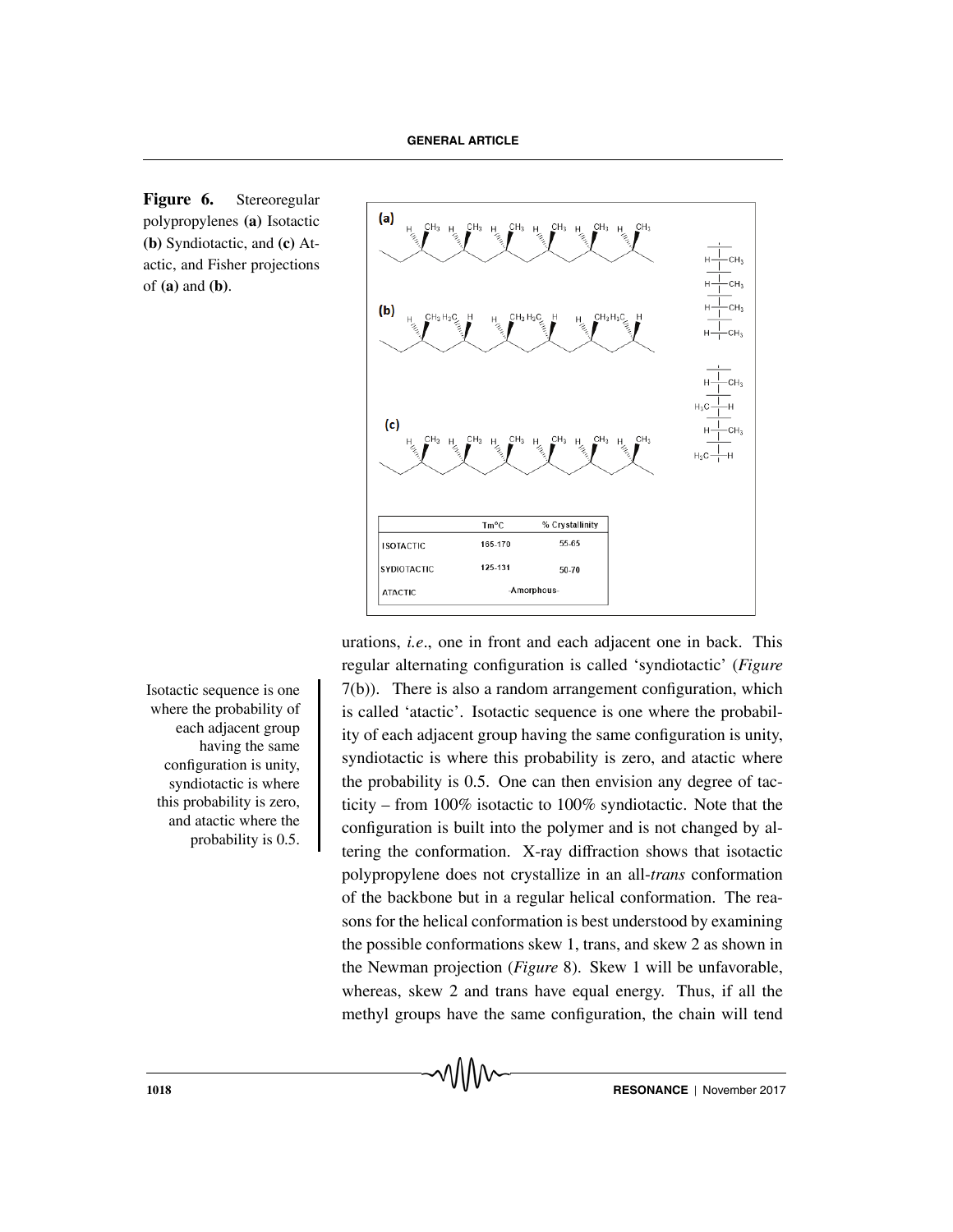

**Figure 7.** Chain structure of **(a)** Isotactic polypropylene **(b)** Syndiotactic polypropylene.

to skew in just one sense, as is necessary to form a regular helix. The other important hindrance factor, which helps in shaping the preferred conformation of isotactic polypropylene is the overlap, which would occur for the adjacent methyl groups in the all*trans* conformation. Two consecutive *trans* conformations isotactic polypropylene are thus disfavored by van der Waals repulsion between the adjacent methyls, which is entirely relieved by alternate trans, skew 2, trans, skew 2 conformations. This conformation does provide a regular helical arrangement of the chains in the crystal, in agreement with the repeat distance of 6.7 Å observed by Natta. Each skew 2 bond introduces a twist of  $120^{\circ}$  so that three are required for producing a monomer unit in the same orientation as the first. Isotactic polypropylene is a right-handed helix (containing three monomer units in the repeat period); symmetry derived purely from the need of the chain to minimize steric interactions. Syndiotactic polypropylene is a right-handed helix containing 4 monomeric units in the repeat period. (*Figures* 9(a) and  $(b)$ ).

Natta soon realized that randomly introducing propylene sequences in the polymers could disrupt the crystallinity of ethylene in polyethylene. Soon, he demonstrated the synthesis of a completely amorphous ethylene-propylene copolymer, which is an excellent elas-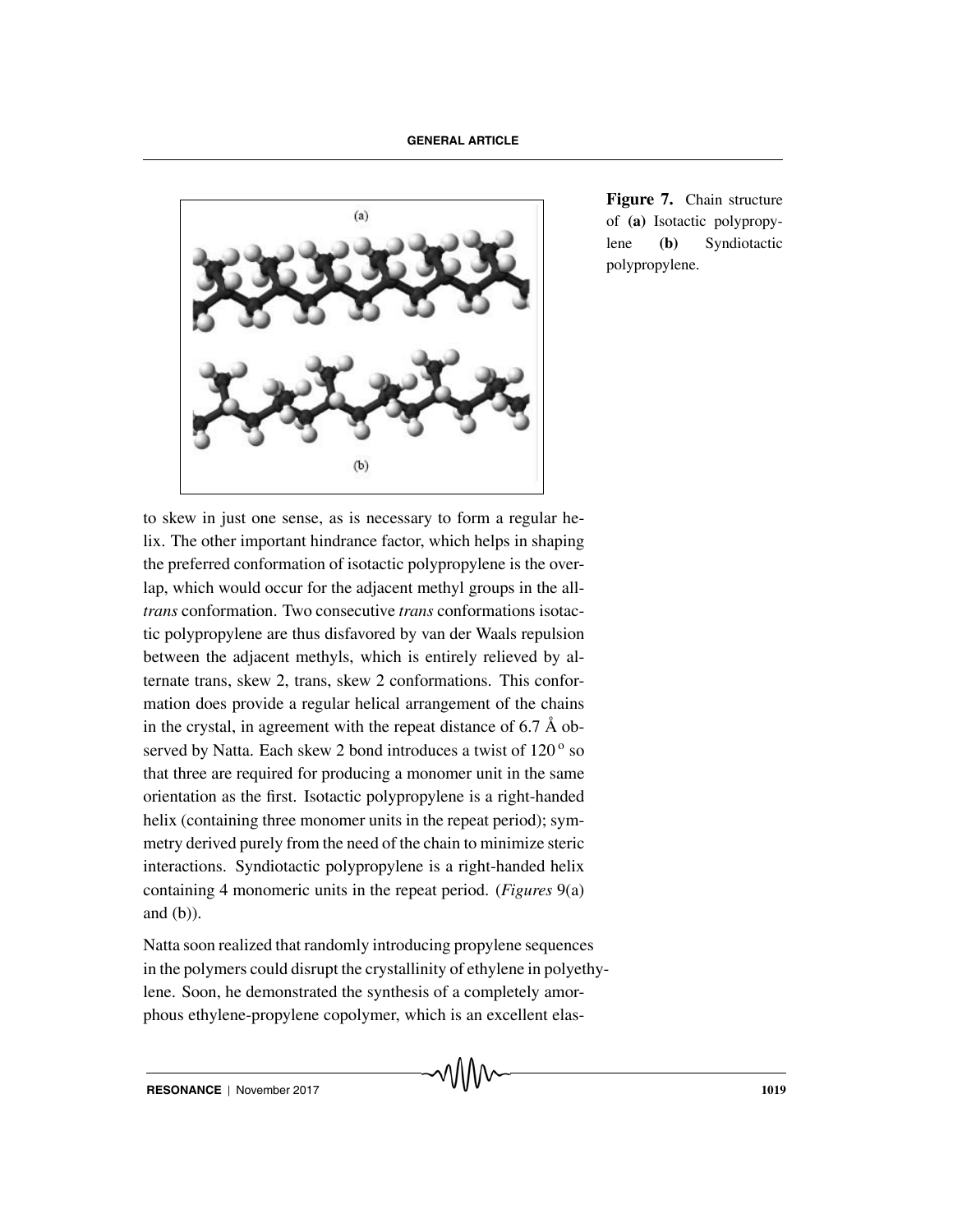**Figure 8.** Newman projection of the repeat unit of polypropylene.



**Figure 9.** The polypropylene helix (Reproduced with permission from P Corradini, *J. Polymer Science*, Part A: Polymer Chemistry, 42, 391, 2004.)



tomer. Ethylene-propylene rubbers (EPR) and ethylene-propylenediene rubbers (EPDM) are important classes of low unsaturation elastomers, which are commercially produced in large quantities.

The profound conclusions on stereoregularity of polypropylene drawn by Natta in this paper are a testimony to his deep insight into polymer chemistry. The concept of polymer stereoregularity, in conjunction with transition metal catalyzed stereospecific poly-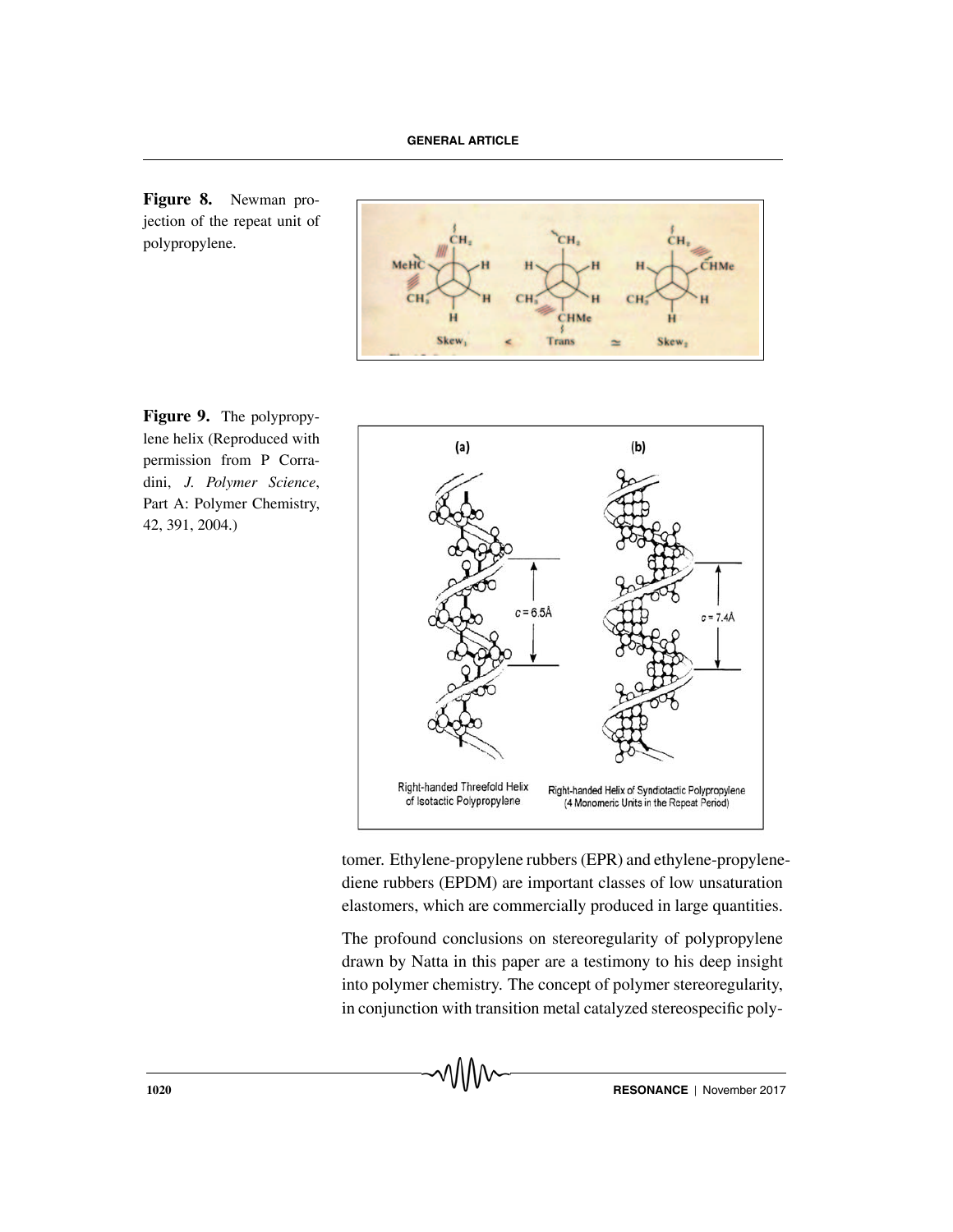merization, using enantiomorphic catalytically active site, had a far-reaching impact on the progress of polymer science and technology. The June 1961 issue of the *Journal of Polymer Science*, dedicated to Natta as *the father of stereoregular polymers states*, "Seldom has a scientific contribution aroused such a profound fundamental interest and been followed by such a rapid technical development as the series of publications by Professor Giulio Natta and his co-workers on the stereospecific polymerization of olefins, which started to appear in the Italian journals several years ago and have continued ever since. Many prominent scientists in many large research laboratories have become interested in the new technique and have focused their interests and efforts on its promotion. Yet, Professor Natta has succeeded in maintaining undisputed leadership in this field of polymer chemistry and continues to surprise his colleagues by new and unexpected discoveries along the general principles of stereoregulation."

Between 1954 and 1964, Natta and his associates synthesized as many as 130 new types of stereoregular polymers, determined their crystal structures, investigated their physical, chemical, and mechanical properties, and explored the mechanism of stereocontrol of the catalysts. The output from his laboratory was prolific – close to 600 papers and over 333 patents! *The Guilio Natta Archive* is a treasure house of over 50,000 pages of his correspondences, unpublished manuscripts, and other related documents that chronicle the life and work of this great scientist!

Natta shared the Nobel Prize in 1963 with Ziegler. His contribution was acknowledged by the following remarks made at the time of the award of the Prize and I quote, "However, Profes- The Guilio Natta Archive sor Natta has found that certain type of Ziegler catalysts leads to stereoregular macromolecules, *i.e*., macromolecules with spatially uniform structures. If all the side groups point to the right or left, these chains are called isotactic. Nature synthesizes many stereoregular polymers, for example, cellulose and natural rubber. This ability has so far been thought to be the monopoly of Nature. Professor Natta has broken this monopoly."

Steering clear of the controversies surrounding who should be

is a treasure house of over 50,000 pages of his correspondences, unpublished manuscripts, and other related documents that chronicle the life and work of this great scientist!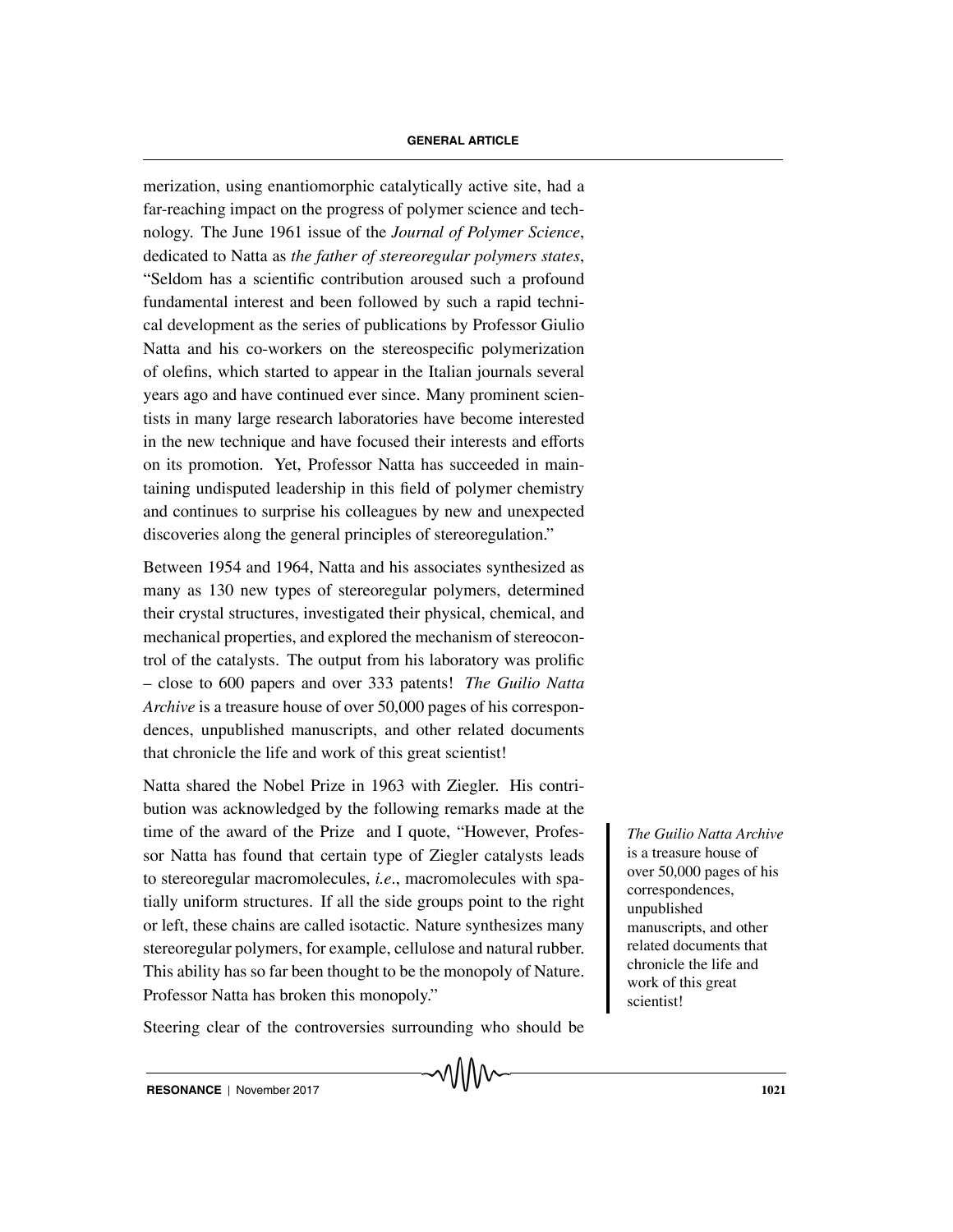given the priority for the discovery of polypropylene, the Nobel Prize committee credited Ziegler with the discovery of the catalysts for the polymerization of olefins and Natta with the discovery of the chain configuration of polypropylene.

# **Lessons From Natta's Life**

A close examination of the life and work of Natta offers us many insights concerning the secret behind his success.

- 1. Natta created an ambience in his laboratory where scientists with experience in diverse fields worked together as a team. Natta's group comprised organometallic chemists, catalyst chemists, polymer chemists, structural chemists, and organic chemists. He did not define the field of his interest narrowly.
- 2. Natta created an environment in a university laboratory, where fundamental questions were asked while not losing sight of applications.
- 3. Natta maintained close ties with the industry, which constantly challenged him with many scientific problems and provided much stimulus for his basic research.
- 4. He trained students for the industry and had a seamless relationship with the industries that provided him money as well as people to pursue his research. Transcending mere transactional relationship, his industrial associations were sustained and longterm, built on mutual trust and faith, not merely restricted to contracts and agreements.

Natta's discovery of stereochemistry of polymers did not come from a lifelong obsession with this problem; there is little evidence in his published work before 1954 that he was preoccupied with this objective. His journey was driven by both curiosity as well as the potential of making useful polymers from monomers other than ethylene; a thought provoked by his close interaction with Ziegler (academia) and Montecatini (industry). Along the way, he discovered crystalline polypropylene, one of the most versatile polymers that we know today. His deep insight into the